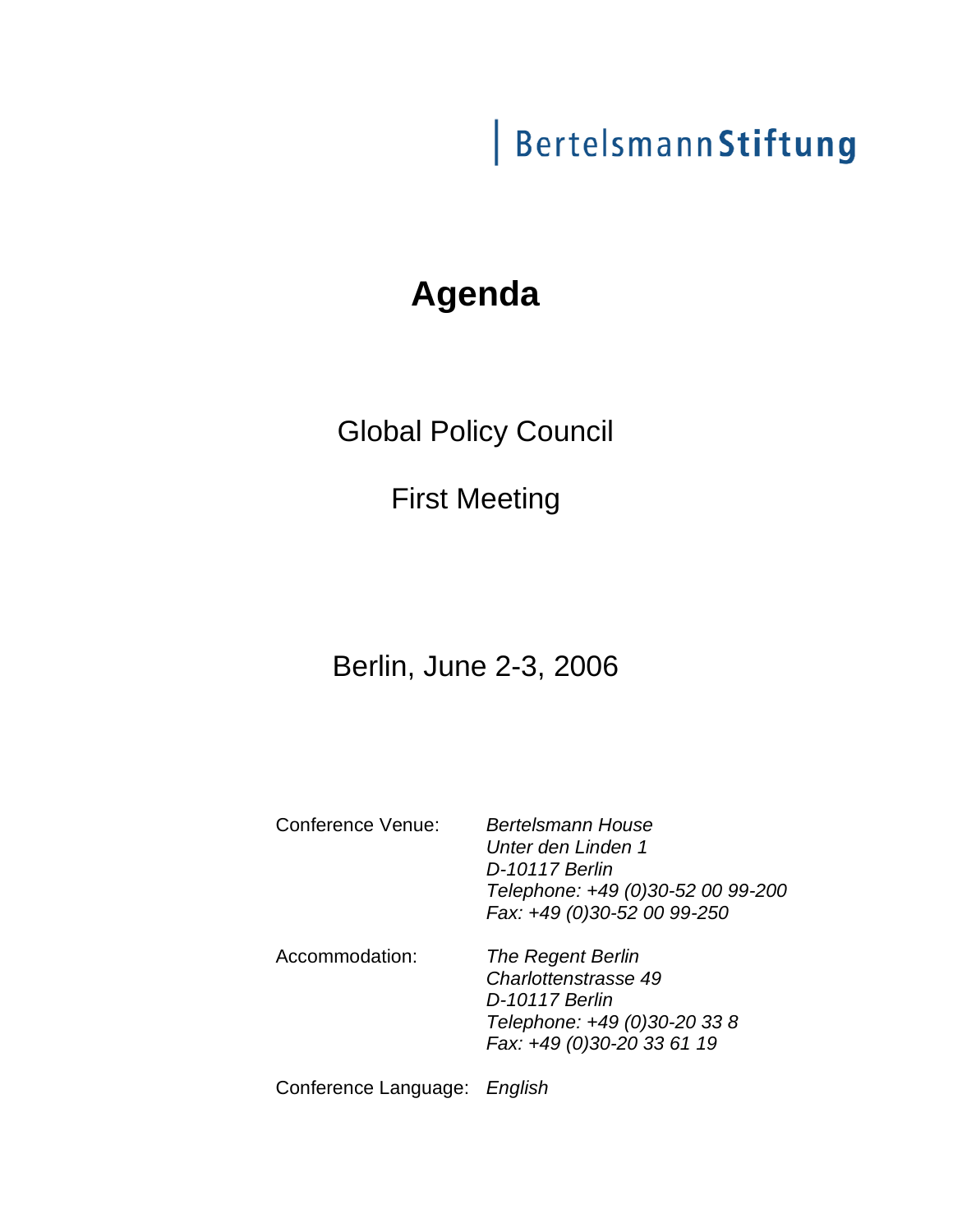current as of May 16, 2006

### **Friday, June 2, 2006**

| 1:30 p.m. | <b>Welcome and Introduction</b><br>Werner Weidenfeld<br>Professor; Member of the Executive Board, Bertelsmann Stiftung,<br>Guetersloh; Director, Center for Applied Policy Research,<br>Ludwig Maximilians University, Munich |                                                                                                                                                                                                                                   |  |
|-----------|-------------------------------------------------------------------------------------------------------------------------------------------------------------------------------------------------------------------------------|-----------------------------------------------------------------------------------------------------------------------------------------------------------------------------------------------------------------------------------|--|
|           |                                                                                                                                                                                                                               |                                                                                                                                                                                                                                   |  |
| 2:00 p.m. | <b>Global Lifelines and Geopolitical Challenges</b>                                                                                                                                                                           |                                                                                                                                                                                                                                   |  |
|           | Presentation:                                                                                                                                                                                                                 | Josef Janning<br>Head of the International Relations Program,<br>Bertelsmann Stiftung, Guetersloh                                                                                                                                 |  |
| 2:30 p.m. | Global Power and International Order in the 21 <sup>st</sup> Century                                                                                                                                                          |                                                                                                                                                                                                                                   |  |
|           | Introductions:                                                                                                                                                                                                                | Henry A. Kissinger<br>Former US Secretary of State (1973-1977),<br><b>New York NY</b>                                                                                                                                             |  |
|           |                                                                                                                                                                                                                               | C. Raja Mohan<br>Professor; Strategic Affairs Editor,<br>The Indian Express, New Delhi                                                                                                                                            |  |
|           |                                                                                                                                                                                                                               | <b>Herfried Muenkler</b><br>Professor, Institute for Social Sciences,<br>Faculty of Arts, Humboldt University, Berlin                                                                                                             |  |
|           |                                                                                                                                                                                                                               | Kazuhiko Togo<br>Ambassador; Visiting Research Staff Member; Lecturer,<br>East Asian Studies Department, Princeton University;<br>former Head, Eurasian Department, Japanese Ministry<br>of Foreign Affairs                       |  |
| 4:30 p.m. | Coffee break                                                                                                                                                                                                                  |                                                                                                                                                                                                                                   |  |
| 5:30 p.m. | Key Issues of Power and Order: Democracy Promotion                                                                                                                                                                            |                                                                                                                                                                                                                                   |  |
|           | Introductions:                                                                                                                                                                                                                | Lakhdar Brahimi<br>Ambassador, Paris; former UN Special Envoy<br>$(1994 - 2005)$                                                                                                                                                  |  |
|           |                                                                                                                                                                                                                               | <b>Carlos Pascual</b><br>Ambassador; Vice President; Director, Foreign Security<br>Studies, The Brookings Institution, Washington D.C.;<br>former Coordinator for Reconstruction and Stabilization,<br><b>US State Department</b> |  |
| 6:30 p.m. | End of session and departure to hotel                                                                                                                                                                                         |                                                                                                                                                                                                                                   |  |